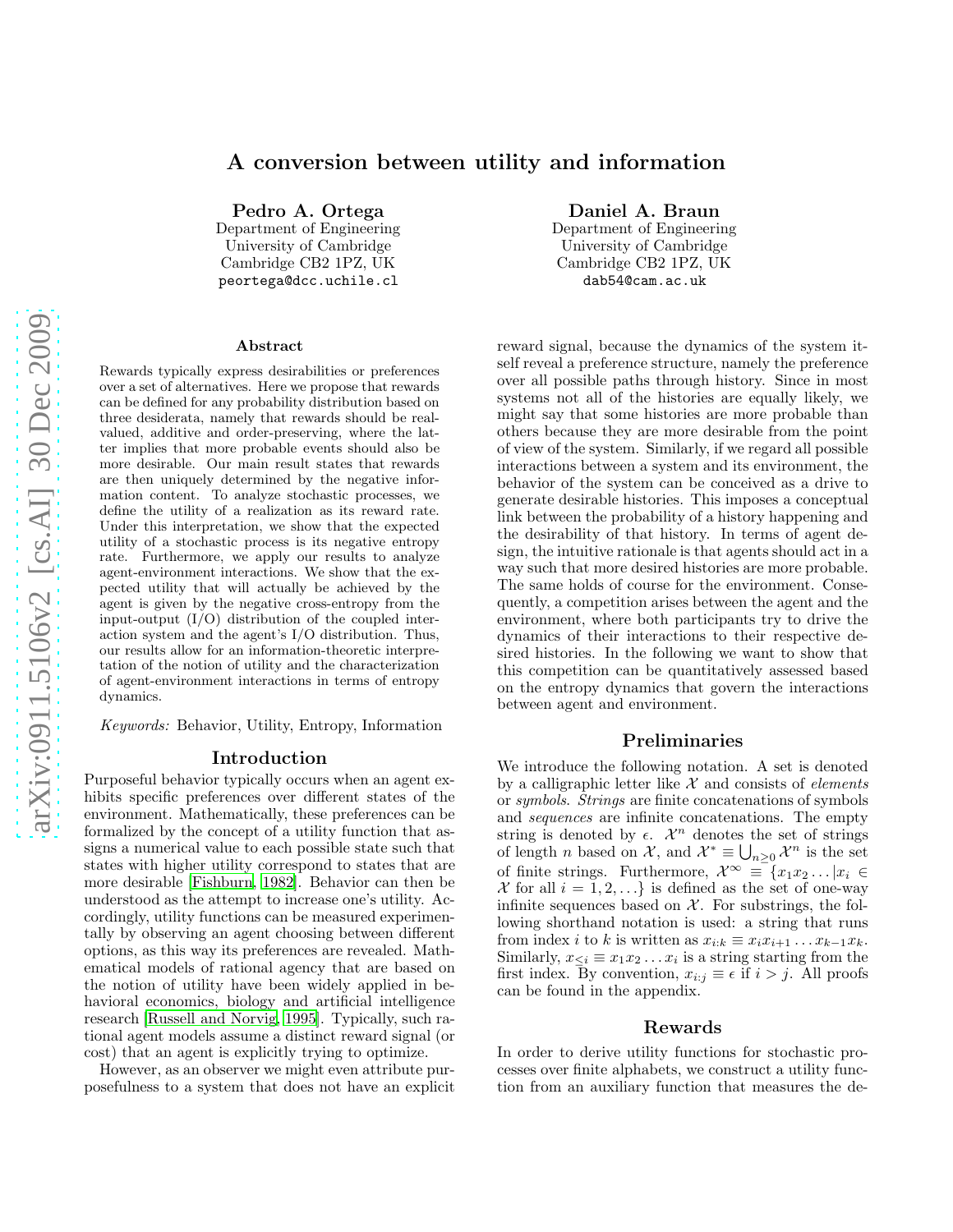sirability of events, i.e. such that we can assign desirability values to every finite interval in a realization of the process. We call this auxiliary function the reward function. We impose three desiderata on a reward function. First, we want rewards to be mappings from events to reals numbers that indicate the degree of desirability of the events. Second, the reward of a joint event should be obtained by summing up the reward of the sub-events. For example, the "reward of drinking coffee and eating a croissant" should equal "the reward of drinking coffee" plus the "reward of having a croissant given the reward of drinking coffee"[1](#page-1-0) . This is the additivity requirement of the reward function. The last requirement that we impose for the reward function should capture the intuition suggested in the introduction, namely that more desirable events should also be more probable events given the expectations of the system. This is the consistency requirement.

We start out from a *probability space*  $(\Omega, \mathcal{F}, \textbf{Pr})$ , where  $\Omega$  is the sample space,  $\mathcal F$  is a dense  $\sigma$ -algebra and  $Pr$  is a probability measure over  $F$ . In this section, we use lowercase letters like  $x, y, z$  to denote the elements of the  $\sigma$ -algebra  $\mathcal F$ . Given a set  $\mathcal X$ , its complement is denote by complement  $\mathcal{X}^{\complement}$  and its powerset by  $\mathscr{P}(\mathcal{X})$ . The three desiderata can then be summarized as follows:

**Definition 1** (Reward). Let  $S = (\Omega, \mathcal{F}, \mathbf{Pr})$  be a probability space. A function  $\bf{r}$  is a reward function for  $S$ iff it has the following three properties:

1. Real-valued: for all  $x, y \in \mathcal{F}$ ,

$$
\mathbf{r}(x|y) \in \mathbb{R};
$$

2. Additivity: for all  $x, y, z \in \mathcal{F}$ ,

$$
\mathbf{r}(x,y|z) = \mathbf{r}(x|z) + \mathbf{r}(y|x,z);
$$

3. Consistent: for all  $x, y, u, v \in \mathcal{F}$ ,

$$
\mathbf{Pr}(x|u) > \mathbf{Pr}(y|v) \quad \Longleftrightarrow \quad \mathbf{r}(x|u) > \mathbf{r}(y|v).
$$

Furthermore, the unconditional reward is defined as  $\mathbf{r}(x) \equiv \mathbf{r}(x|\Omega)$  for all  $x \in \mathcal{F}$ .

The following theorem shows that these three desiderata enforce a strict mapping rewards and probabilities. The only function that can express such a relationship is the logarithm.

<span id="page-1-2"></span>**Theorem 1.** Let  $S = (\Omega, \mathcal{F}, \mathbf{Pr})$  be a probability space. Then, a function  $\mathbf r$  is a reward function for  $S$  iff for all  $x, y \in \mathcal{F}$ 

$$
\mathbf{r}(x|y) = k \log \mathbf{Pr}(x|y),
$$

where  $k > 0$  is an arbitrary constant.

Notice that the constant k in the expression  $r(x|y) =$  $k \log \mathbf{Pr}(x|y)$  merely determines the units in which we choose to measure rewards. Thus, the reward function r for a probability space  $(\Omega, \mathcal{F}, P_r)$  is essentially unique. As a convention, we will assume natural logarithms and set the constant to  $k = 1$ , i.e.  $\mathbf{r}(x|y) = \ln \mathbf{Pr}(x|y)$ .

This result establishes a connection to information theory. It is immediately clear that the reward of an event is nothing more than its negative information content: the quantity  $h(x) = -\mathbf{r}(x)$  is the Shannon information content of  $x \in \mathcal{F}$  measured in *nats* [\[MacKay](#page-5-2), [2003\]](#page-5-2). This means that we can interpret rewards as "negative surprise values", and that "surprise values" constitute losses.

Proposition 1. Let r be a reward function over a probability space  $(\Omega, \mathcal{F}, \mathbf{Pr})$ . Then, it has the following properties:

i. Let 
$$
x, y \in \mathcal{F}
$$
. Then

$$
-\infty = \mathbf{r}(\emptyset) \le \mathbf{r}(x|y) \le \mathbf{r}(\Omega) = 0.
$$

ii. Let  $x \in \mathcal{F}$  be an event. Then,

$$
e^{\mathbf{r}(x^{\mathbf{C}})} = 1 - e^{\mathbf{r}(x)}.
$$

iii. Let  $z_1, z_2, \ldots \in \mathcal{F}$  be a sequence of disjoint events with rewards  $\mathbf{r}(z_1), \mathbf{r}(z_2), \ldots$  and let  $x = \bigcup_i z_i$ . Then

$$
e^{\mathbf{r}(x)} = \sum_{i} e^{\mathbf{r}(z_i)}.
$$

The proof of this proposition is trivial and left to the reader. The first part sets the bounds for the values of rewards, and the two latter explain how to construct the rewards of events from known rewards using complement and countable union of disjoint events.

At a first glance, the fact that rewards take on complicated non-positive values might seem unnatural, as in many applications one would like to use numerical values drawn from arbitrary real intervals. Fortunately, given numerical values representing the desirabilities of events, there is always an affine transformation that converts them into rewards.

<span id="page-1-1"></span>**Theorem 2.** Let  $\Omega$  be a countable set, and let  $d : \Omega \rightarrow$  $(-\infty, a]$  be a mapping. Then, for every  $\alpha > 0$ , there is a probability space  $(\Omega, \mathcal{P}(\Omega), \mathbf{Pr})$  with reward function r such that:

1. for all 
$$
\omega \in \Omega
$$
,

$$
\mathbf{r}(\{\omega\}) \equiv \alpha d(\omega) + \beta,
$$
  
where  $\beta \equiv -\ln\left(\sum_{\omega' \in \Omega} e^{\alpha d(\omega')}\right);$ 

2. and for all  $\omega, \omega' \in \Omega$ ,

$$
d(\omega) > d(\omega') \Leftrightarrow \mathbf{r}(\{\omega\}) > \mathbf{r}(\{\omega'\}).
$$

Note that Theorem [2](#page-1-1) implies that the probability **Pr**(x) of any event x in the  $\sigma$ -algebra  $\mathscr{P}(\Omega)$  generated by Ω is given by

$$
\mathbf{Pr}(x) = \frac{\sum_{\omega \in x} e^{\alpha d(\omega)}}{\sum_{\omega \in \Omega} e^{\alpha d(\omega)}}.
$$

Note that for singletons  $\{\omega\}$ ,  $\mathbf{Pr}(\{\omega\})$  is the Gibbs measure with negative energy  $d(\omega)$  and temperature  $\propto \frac{1}{\alpha}$ . It is due to this analogy that we call the quantity  $\frac{1}{\alpha} > 0$ the temperature parameter of the transformation.

<span id="page-1-0"></span><sup>1</sup>Note that the additivity property does not imply that the reward for two coffees is simply twice the reward for one coffee, as the reward for the second coffee will be conditioned on having had a first coffee already.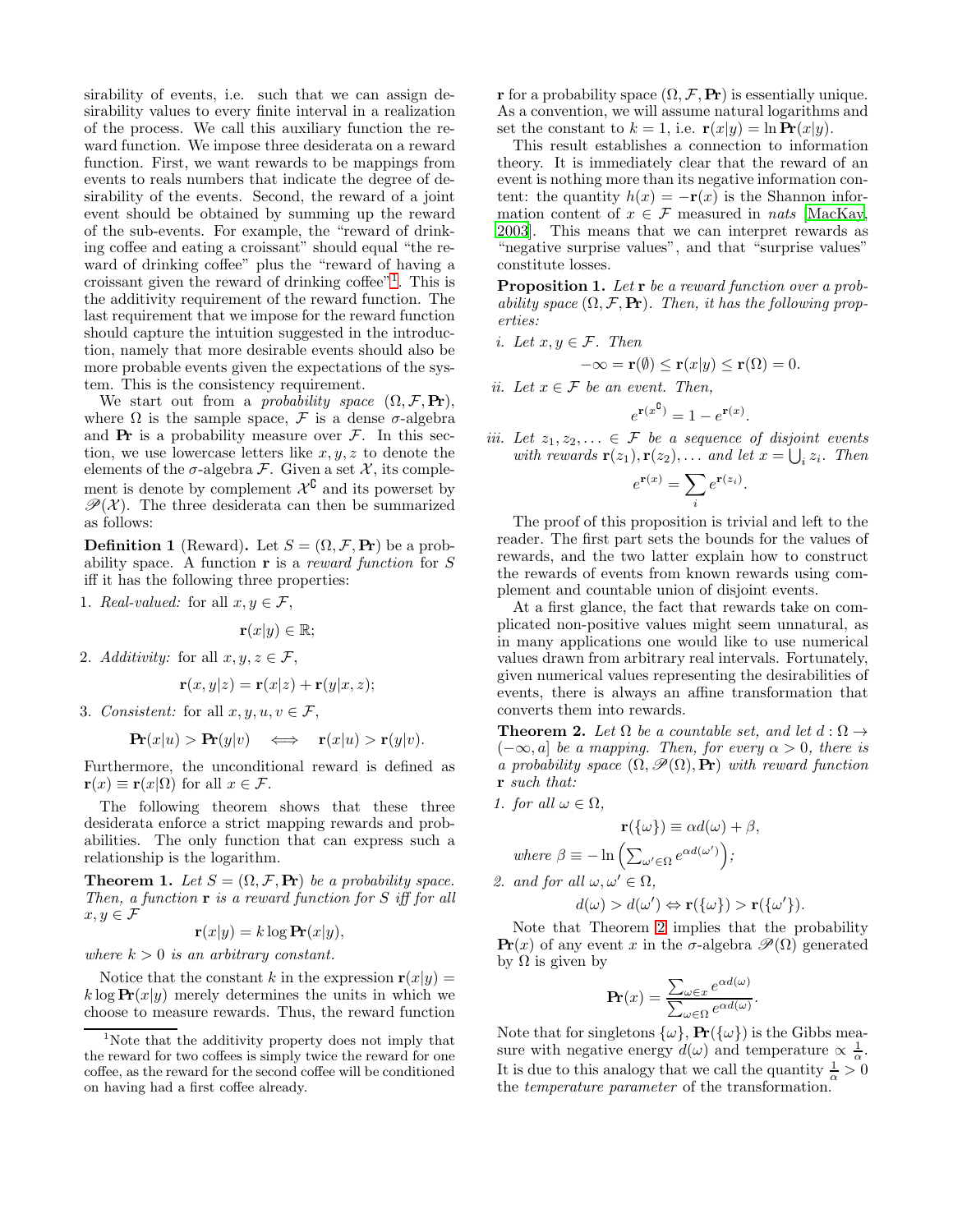#### Utilities in Stochastic Processes

In this section, we consider a stochastic process Pr over sequences  $x_1x_2x_3 \cdots$  in  $\mathcal{X}^{\infty}$ . We specify the process by assigning conditional probabilities  $Pr(x_t|x_{<}; t)$  to all finite strings  $x_{\leq t} \in \mathcal{X}^*$ . Note that the distribution  $\mathbf{Pr}(x_{\leq t}) = \prod_{\tau=1}^t \mathbf{Pr}(x_{\tau}|x_{<\tau})$  for all  $x_{\leq t} \in \mathcal{X}^*$  is normalized by construction. By the Kolmogorov extension theorem, it is guaranteed that there exists a unique probability space  $S = (\mathcal{X}^{\infty}, \mathcal{F}, \mathbf{Pr})$ . We therefore omit the reference to  $S$  and talk about the process  $Pr$ .

The reward function r derived in the previous section correctly expresses preference relations amongst different outcomes. However, in the context of random sequences, it has the downside that the reward of most sequences diverges. A sequence  $x_1x_2x_3\cdots$  can be interpreted as a progressive refinement of a point event in  $\mathcal{F},$ namely, the sequence of events  $\epsilon \supset x_{\leq 1} \supset x_{\leq 2} \supset x_{\leq 3}$ · · · . One can exploit the interpretation of the index as time to define a quantity that does not diverge. We define thus the utility as the reward rate of a sequence.

<span id="page-2-1"></span>Definition 2 (Utility). Let r be a reward function for the process **Pr**. The utility of a string  $x_{\leq t} \in \mathcal{X}^*$  is defined as

$$
\mathbf{U}(x_{\leq t}) \equiv \frac{1}{t} \sum_{\tau=1}^{t} \mathbf{r}(x_{\tau} | x_{<\tau}),
$$

and for a sequence  $x = x_1x_2x_3 \cdots \in \mathcal{X}^{\infty}$  it is defined as

$$
\mathbf{U}(x)\equiv\lim_{t\rightarrow\infty}\mathbf{U}(x_{\leq t})
$$

if this limit exists<sup>[2](#page-2-0)</sup>.

A utility function that is constructed according to Definition [2](#page-2-1) has the following properties.

<span id="page-2-3"></span>Proposition 2. Let U be a utility function for a process Pr. The following properties hold:

i. For all  $x = x_1x_2 \cdots \in \mathcal{X}^{\infty}$  and all  $t, k \in \mathbb{N}$ ,

 $-\infty = \mathbf{U}(\lambda) \leq \mathbf{U}(x_{\leq t}) \leq \mathbf{U}(\epsilon) = 0,$ 

where  $\lambda$  is any impossible string/sequence. ii. For all  $x_{\leq t} \in \mathcal{X}^*$ ,

$$
\mathbf{Pr}(x_{\leq t}) = \exp(t \cdot \mathbf{U}(x_{\leq t})\big).
$$

iii. For any  $t \in \mathbb{N}$ ,

$$
\mathbf{E}[\mathbf{U}(x_{\leq t})] = -\frac{1}{t}\mathbf{H}[\mathbf{Pr}(x_{\leq t})],
$$

where  $H$  is the entropy functional (see the appendix).

Part (i) provides trivial bounds on the utilities that directly carry over from the bounds on rewards. Part (ii) shows how the utility of a sequence determines its probability. Part (iii) implies that the expected utility of an interaction sequence is just its negative entropy rate.

# Utility in Coupled I/O systems

Let  $\mathcal O$  and  $\mathcal A$  be two finite sets, the first being the set of observations and the second being the set of actions. Using  $A$  and  $O$ , a set of interaction sequences is constructed. Define the set of interactions as  $\mathcal{Z} \equiv \mathcal{A} \times \mathcal{O}$ . A pair  $(a, o) \in \mathcal{Z}$  is called an *interac*tion. We underline symbols to glue them together as in  $\underline{a_0}_{\leq t} = a_1 o_1 a_2 o_2 \cdots a_t o_t.$ 

An  $I/O$  system **Pr** is a probability distribution over interaction sequences  $\mathcal{Z}^{\infty}$ . Pr is uniquely determined by the conditional probabilities

$$
\mathbf{Pr}(a_t | \underline{ao}_{\lt t}), \quad \mathbf{Pr}(o_t | \underline{ao}_{\lt t} a_t)
$$

for each  $\underline{ao}_{\leq t} \in \mathcal{Z}^*$ . However, the semantics of the probability distribution Pr are only fully defined once it is coupled to another system. Note that an I/O system is formally equivalent to a stochastic process; hence one can construct a reward function r for Pr.

Let  $P$ ,  $Q$  be two I/O systems. An *interaction sys*tem  $(\mathbf{P}, \mathbf{Q})$  defines a *generative distribution* **G** that describes the probabilities that actually govern the I/O stream once the two systems are coupled. G is specified by the equations

$$
\mathbf{G}(a_t | \underline{ao}_{\leq t}) = \mathbf{P}(a_t | \underline{ao}_{\leq t})
$$
  

$$
\mathbf{G}(o_t | \underline{ao}_{\leq t} a_t) = \mathbf{Q}(o_t | \underline{ao}_{\leq t} a_t)
$$

valid for all  $\underline{ao}_t \in \mathcal{Z}^*$ . Here, **G** is a stochastic process over  $\mathcal{Z}^{\infty}$  that models the true probability distribution over interaction sequences that arises by coupling two systems through their I/O streams. More specifically, for the system **P**,  $P(a_t|a_0 \n<sub>t</sub>)$  is the probability of producing action  $a_t \in \mathcal{A}$  given history  $\underline{ao}_{\leq t}$  and  $P(o_t|_{a_0}^{\prime}, a_t)$  is the predicted probability of the observation  $o_t \in \mathcal{O}$  given history  $\underline{ao}_{\leq t}a_t$ . Hence, for **P**, the sequence  $o_1o_2 \ldots$  is its input stream and the sequence  $a_1a_2...$  is its output stream. In contrast, the roles of actions and observations are reversed in the case of the system Q. This model of interaction is very general in that it can accommodate many specific regimes of interaction. By convention, we call the system  $P$  the *agent* and the system **Q** the *environment*.

In the following we are interested in understanding the actual utilities that can be achieved by an agent P once coupled to a particular environment Q. Accordingly, we will compute expectations over functions of interaction sequences with respect to **, since the gen**erative distribution G describes the actual interaction statistics of the two coupled I/O systems.

<span id="page-2-2"></span>**Theorem 3.** Let  $(P, Q)$  be an interaction system. The expected rewards of  $G$ ,  $P$  and  $Q$  for the first t interactions are given by

$$
\mathbf{E}[\mathbf{r}_{\mathbf{G}}(\underline{a\omega}_{\leq t})] = -\mathbf{H}[\mathbf{P}(a_{\leq t}|\mathbf{o}_{\n
$$
\mathbf{E}[\mathbf{r}_{\mathbf{P}}(\underline{a\omega}_{\leq t})] = -\mathbf{H}[\mathbf{P}(a_{\leq t}|\mathbf{o}_{\n
$$
-\mathbf{KL}[\mathbf{Q}(\mathbf{o}_{\leq t}|\mathbf{a}_{\leq t})] - \mathbf{P}(\mathbf{o}_{\leq t}|\mathbf{a}_{\leq t})],
$$
\n
$$
\mathbf{E}[\mathbf{r}_{\mathbf{Q}}(\underline{a\mathbf{o}}_{\leq t})] = -\mathbf{H}[\mathbf{P}(a_{\leq t}|\mathbf{o}_{\n
$$
-\mathbf{KL}[\mathbf{P}(a_{\leq t}|\mathbf{o}_{
$$
$$
$$
$$

<span id="page-2-0"></span><sup>2</sup> Strictly speaking, one could define the upper and lower rate  $\mathbf{U}^+(x) \equiv \limsup_{t\to\infty} \mathbf{U}(x_{\leq t})$  and  $\mathbf{U}^-(x) \equiv$  $\liminf_{t\to\infty}$   $\mathbf{U}(x_{\leq t})$  respectively, but we avoid this distinction for simplicity.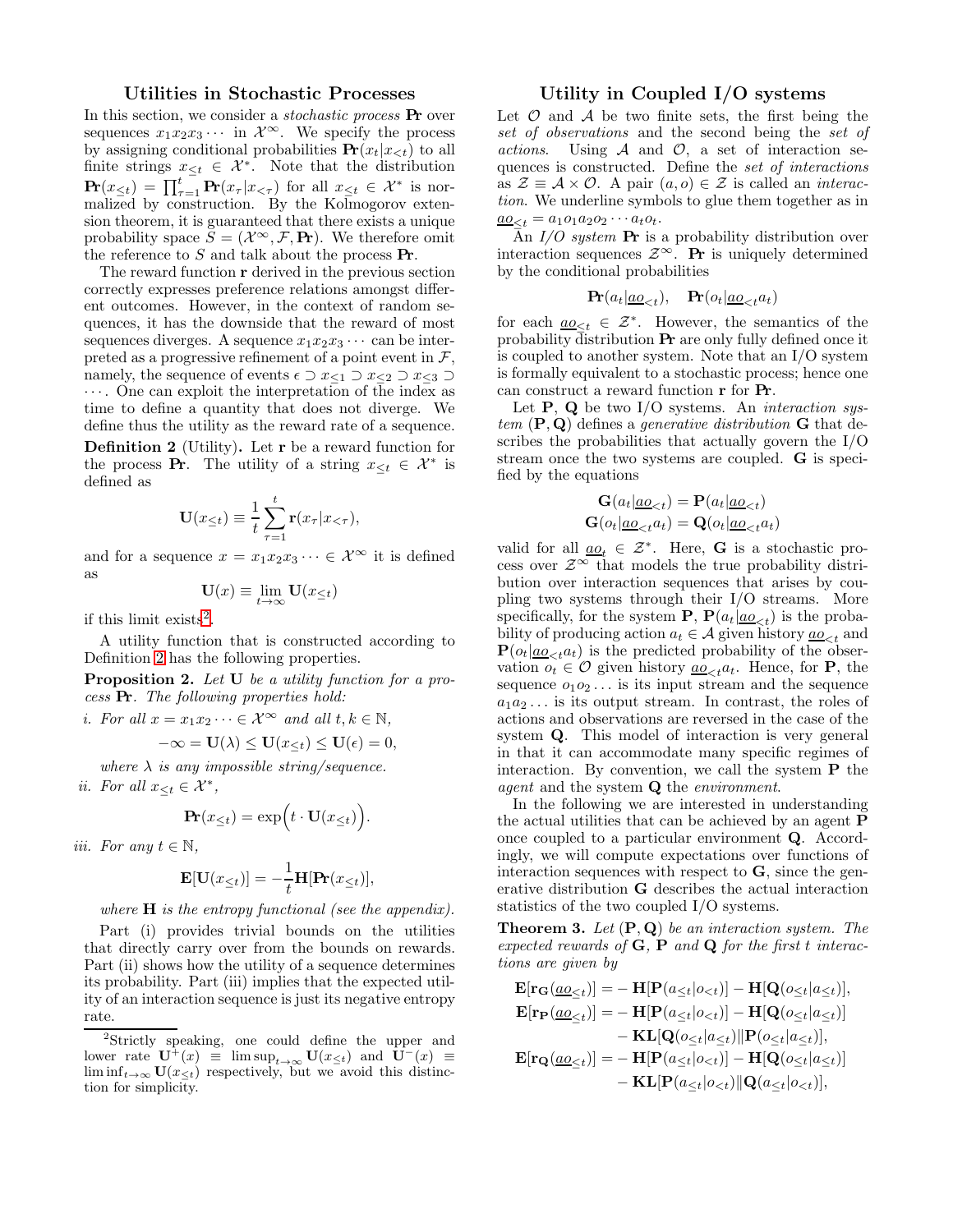where  $\mathbf{r}_{\mathbf{G}}$ ,  $\mathbf{r}_{\mathbf{P}}$  and  $\mathbf{r}_{\mathbf{Q}}$  are the reward functions for  $\mathbf{G}$ , P and Q respectively. Note that H and KL are the entropy and the relative entropy functionals as defined in the appendix.

Accordingly, the interaction system's expected reward is given by the negative sum of the entropies produced by the agent's action generation probabilities and the environment's observation generation probabilities. The agent's (actual) expected reward is given by the negative cross-entropy between the generative distribution G and the agent's distribution P. The discrepancy between the agent's and the interaction system's expected reward is given by the relative entropy between the two probability distributions. Since the relative entropy is positive, one has  $\mathbf{E}[\mathbf{r}_{\mathbf{G}}(\underline{ao}_{\leq t})] \geq \mathbf{E}[\mathbf{r}_{\mathbf{P}}(\underline{ao}_{\leq t})].$ This term implies that the better the environment is "modeled" by the agent, the better its performance will be. In other words: the agent has to recognize the structure of the environment to be able to exploit it. The designer can directly increase the agent's expected performance by controlling the first and the last term. The middle term is determined by the environment and only indirectly controllable. Importantly, the terms are in general coupled and not independent: changing one might affect another. For example, the first term suggests that less stochastic policies improve performance, which is oftentimes the case. However, in the case of a game with mixed Nash equilibria the overall reward can increase for a stochastic policy, which means that the first term is compensated for by the third term. Given the expected rewards, we can easily calculate the expected utilities in terms of entropy rates.

**Corollary 1.** Let  $(P, Q)$  be an interaction system. The expected utilities of  $G, P$  and  $Q$  are given by

$$
E[U_G] = GU_P + GU_Q
$$
  
\n
$$
E[U_P] = GU_P + GU_Q + PU_P
$$
  
\n
$$
E[U_Q] = GU_P + GU_Q + PU_Q
$$

where  $GU_{P}$ ,  $GU_{Q}$  and  $PU_{P}$  are entropy rates defined as

$$
\begin{aligned}\n\mathbf{GU}_{\mathbf{P}} &\equiv -\frac{1}{t} \sum_{\tau=1}^{t} \mathbf{H}[\mathbf{P}(a_{\tau} | \underline{ao}_{<\tau})] \\
\mathbf{PU}_{\mathbf{P}} &\equiv -\frac{1}{t} \sum_{\tau=1}^{t} \mathbf{KL}[\mathbf{Q}(o_{\tau} | \underline{ao}_{<\tau} a_{\tau}) || \mathbf{P}(o_{\tau} | \underline{ao}_{<\tau} a_{\tau})] \\
\mathbf{GU}_{\mathbf{Q}} &\equiv -\frac{1}{t} \sum_{\tau=1}^{t} \mathbf{H}[\mathbf{Q}(o_{\tau} | \underline{ao}_{<\tau} a_{\tau})] \\
\mathbf{PU}_{\mathbf{Q}} &\equiv -\frac{1}{t} \sum_{\tau=1}^{t} \mathbf{KL}[\mathbf{P}(a_{\tau} | \underline{ao}_{<\tau}) || \mathbf{Q}(a_{\tau} | \underline{ao}_{<\tau})].\n\end{aligned}
$$

This result is easily obtained by dividing the quanti-ties in Theorem [3](#page-2-2) by  $t$  and then applying the chain rule for entropies to break the rewards over full sequences into instantaneous rewards. Note that  $GU_{P}$ ,  $GU_{Q}$  are the contributions to the utility due the generation of interactions, and  $PU_P$ ,  $PU_Q$  are the contributions to the utility due to the prediction of interactions.

## Examples

One of the most interesting aspects of the informationtheoretic formulation of utility is that it can be applied both to control problems (where an agent acts in a nonadaptive environment) and to game theoretic problems (where two possibly adaptive agents interact). In the following we apply the proposed utility measures to two simple toy examples from these two areas. In the first example, an adaptive agent interacts with a biased coin (the non-adaptive agent) and tries to predict the next outcome of the coin toss, which is either 'Head' (H) or 'Tail' (T). In the second example two adaptive agents interact playing the matching pennies game. One player has to match her action with the other player (HH or TT), while the other player has to unmatch (TH or HT). All agents have the same sets of possible observations and actions which are the binary sets  $\mathcal{O} = \{H, T\}$ and  $\mathcal{A} = \{H, T\}.$ 

Example 1. The non-adaptive agent is a biased coin. Accordingly, the coin's action probability is given by its bias and was set to  $\mathbf{Q}(o = \mathbf{H}) = 0.9$ . The coin does not have any biased expectations about its observations, so we set  $\mathbf{Q}(a = \mathbf{H}) = 0.5$ . The adaptive agent is given by the Laplace agent whose expectations over observed coin tosses follows the predictive distribution  $P(o = H|t, n) = (n + 1)/(t + 2)$ , where t is the number of coin tosses observed so far and  $n$  is the number of observed Heads. Based on this estimator the Laplace agent chooses its action deterministically according to  $\mathbf{P}(a = H|t, n) = \Theta(\frac{n+1}{t+2} - \frac{1}{2}),$  where  $\Theta(\cdot)$  is the Heaviside step function. From these distributions the full probability over interaction sequences can be computed. Figure 1A shows the entropy dynamics for a typical single run. The Laplace agent learns the distribution of the coin tosses, i.e. the KL decreases to zero. The negative cross-entropy stabilizes at the value of the observation entropy that cannot be further reduced. The entropy dynamics of the coin do not show any modulation.

Example 2. The two agents are modeled based on smooth fictitious play [\[Fudenberg and Kreps, 1993\]](#page-5-3). Both players keep count of the empirical frequencies of Head and Tail respectively. Therefore, each player  $i$ stores the quantities  $\kappa_i^{(1)} = n_i$  and  $\kappa_i^{(2)} = t - n_i$  where t is the number of moves observed so far,  $n_1$  is the number of Heads observed by Player 1 and  $n_2$  is the number of Heads observed by Player 2. The probability distributions  $P(o = H|t, n_1) = \gamma_1$  and  $Q(a = H|t, n_2) = \gamma_2$  over inputs is given by these empirical frequencies through  $\gamma_i = \kappa_i / \sum_i \kappa_i$ . The action probabilities are computed according to a sigmoid best-response function  $P(a = H|t, n_1) = 1/(1 + \exp(-\alpha(\gamma_1 - 0.5))),$  and  $\mathbf{Q}(o = H | t, n_2) = 1/(1 + \exp(-\alpha(0.5 - \gamma_2)))$  respectively in case of Player 2 that has to unmatch. This game has a well-known equilibrium solution that is a mixed strategy Nash equilibrium where both players act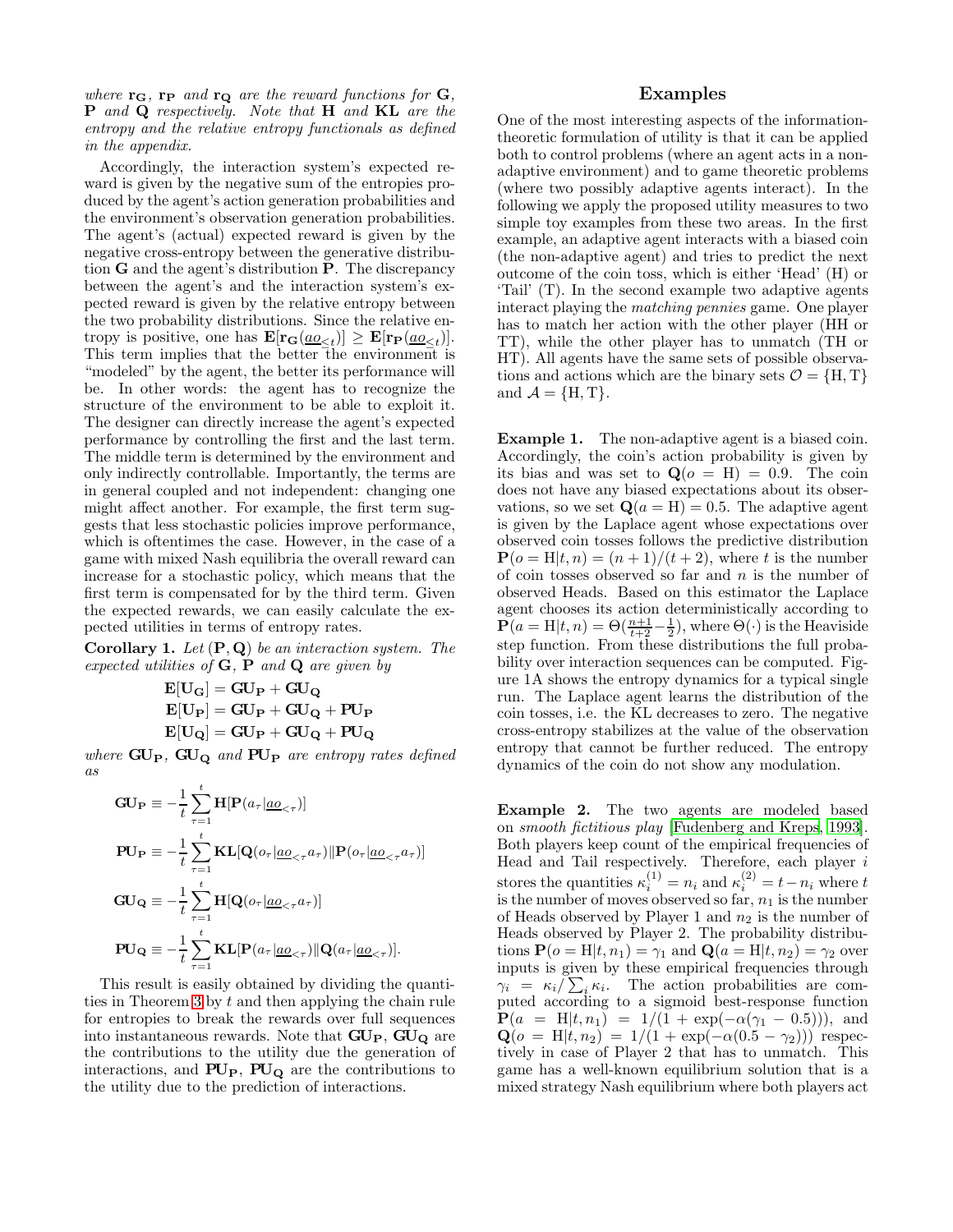

Figure 1: (A) Entropy dynamics of a Laplace agent interacting with a coin of bias 0.9. The Laplace agent learns to predict the coin's behavior as can be seen in the decrease of the KL-divergence and the cross entropy. Since the Laplace agent acts deterministically its action entropy is always zero. Its observation entropy equals the action entropy of the coin. The coin does not change its behavior, which can be seen from the flat entropy curves. (B) Entropy dynamics of two adaptive agents playing matching pennies. Both agents follow smooth fictitious play. They converge to uniform random policies, which means that their action negentropies converge to log(2). Both agents learn the probability distribution of the other agent, as can be seen in the decrease of the KL-divergences.

randomly. Both action and observation entropies converge to the value  $log(2)$ . Interestingly, the informationtheoretic utility as computed by the cross-entropy takes the action entropy into account. Compare Figure 1B.

#### Conclusion

Based on three simple desiderata we propose that rewards can be measured in terms of information content and that, consequently, the entropy satisfies properties characteristic of a utility function. Previous theoretical studies have reported structural similarities between entropy and utility functions, see e.g. [\[Candeal, 2001\]](#page-5-4), and recently, relative entropy has even been proposed as a measure of utility in control systems [\[Todorov, 2009,](#page-5-5) [Kappen et al., 2009,](#page-5-6) [Ortega and Braun, 2008\]](#page-5-7). The contribution of this paper is to derive axiomatically a precise relation between rewards and information value and to apply it to coupled I/O systems.

The utility functions that we have derived can be conceptualized as path utilities, because they assign a utility value to an entire history. This is very similar to the path integral formulation in quantum mechanics where the utility of a path is determined by the classic action integral and the probability of a path is also obtain by taking the exponential of this 'utility' [\[Feynman and Hibbs](#page-5-8), [1965\]](#page-5-8). In particular, we obtain the (cumulative time-averaged) cross entropy as a utility function when an agent is coupled to an environment. This utility function not only takes into account the KL-divergence as a measure of learning, but also the action entropy. This is interesting, because in most control problems controllers are designed to be deterministic (e.g. optimal control theory) in response to a known and stationary environment. If, however, the environment is not stationary and in fact adaptive as well, then it is a well-known result from game theory that optimal strategies might be randomized. The utility function that we are proposing might indeed allow quantifying a trade-off between reducing the KL and reducing the action entropy. In the future it will therefore be interesting to investigate this utility function in more complex interaction systems.

## Appendix

#### Entropy functionals

*Entropy:* Let  $\mathbf{Pr}$  be a probability distribution over  $X \times Y$ . Define the (average conditional) entropy [\[Shannon, 1948\]](#page-5-9) as

$$
\mathbf{H}[\mathbf{Pr}(x|y)] \equiv -\sum_{x,y} \mathbf{Pr}(x,y) \ln \mathbf{Pr}(x|y).
$$

Relative Entropy: Let  $\mathbf{Pr}_1$  and  $\mathbf{Pr}_2$  be two probability distributions over  $\mathcal{X} \times \mathcal{Y}$ . Define the (average conditional) relative entropy [\[Kullback and Leibler](#page-5-10), [1951](#page-5-10)] as

$$
\mathbf{KL}[\mathbf{Pr}_1(x|y) \| \mathbf{Pr}_2(x|y)] \equiv \sum_{x,y} \mathbf{Pr}_1(x,y) \ln \frac{\mathbf{Pr}_1(x|y)}{\mathbf{Pr}_2(x|y)}.
$$

#### Proof of Theorem [1](#page-1-2)

*Proof.* Let the function g be such that  $g(\mathbf{Pr}(x)) = \mathbf{r}(x)$ . Let  $x_1, x_2, \ldots, x_n \in \mathcal{F}$  be a sequence of events, such that  $\mathbf{Pr}(x_1) = \mathbf{Pr}(x_i | x_{\leq i}) > 0$  for all  $i = 2, \ldots, n$ . We have  $\mathbf{Pr}(x_1, \ldots, x_n) = \prod_i \mathbf{Pr}(x_i | x_{\leq i}) = \mathbf{Pr}(x_1)^n$ . Since  $\mathbf{Pr}(x) > \mathbf{Pr}(x') \Leftrightarrow \mathbf{r}(x') > \mathbf{r}(x')$  for any  $x, x' \in$ F, then  $\mathbf{Pr}(x) = \mathbf{Pr}(x') \Leftrightarrow \mathbf{r}(x) = \mathbf{r}(x')$ , and thus  $\mathbf{Pr}(x_1) = \mathbf{Pr}(x_i|x_{\leq i}) \Leftrightarrow \mathbf{r}(x_1) = \mathbf{r}(x_i|x_{\leq i})$  for all  $i = 2, \ldots, n$ . This means,  $\mathbf{r}(x_1, \ldots, x_n) = n\mathbf{r}(x_i)$ . But  $g(\mathbf{Pr}(x_1,\ldots,x_n)) = \mathbf{r}(x_1,\ldots,x_n)$ , and hence  $g(\mathbf{Pr}(x_1)^n) = n\mathbf{r}(x_1)$ . Similarly, for a second sequence of events  $y_1, y_2, \ldots, y_m \in \mathcal{F}$  with  $\mathbf{Pr}(y_1) = \mathbf{Pr}(y_i | y_{\leq i}) >$ 0 for all  $i = 1, \ldots, m$ , we have  $g(\mathbf{Pr}(y_1)^n) = n\mathbf{r}(y_1)$ .

The rest of the argument parallels Shannon's entropy theorem [\[Shannon](#page-5-9), [1948\]](#page-5-9). Define  $p = \Pr(x_1)$  and  $q =$